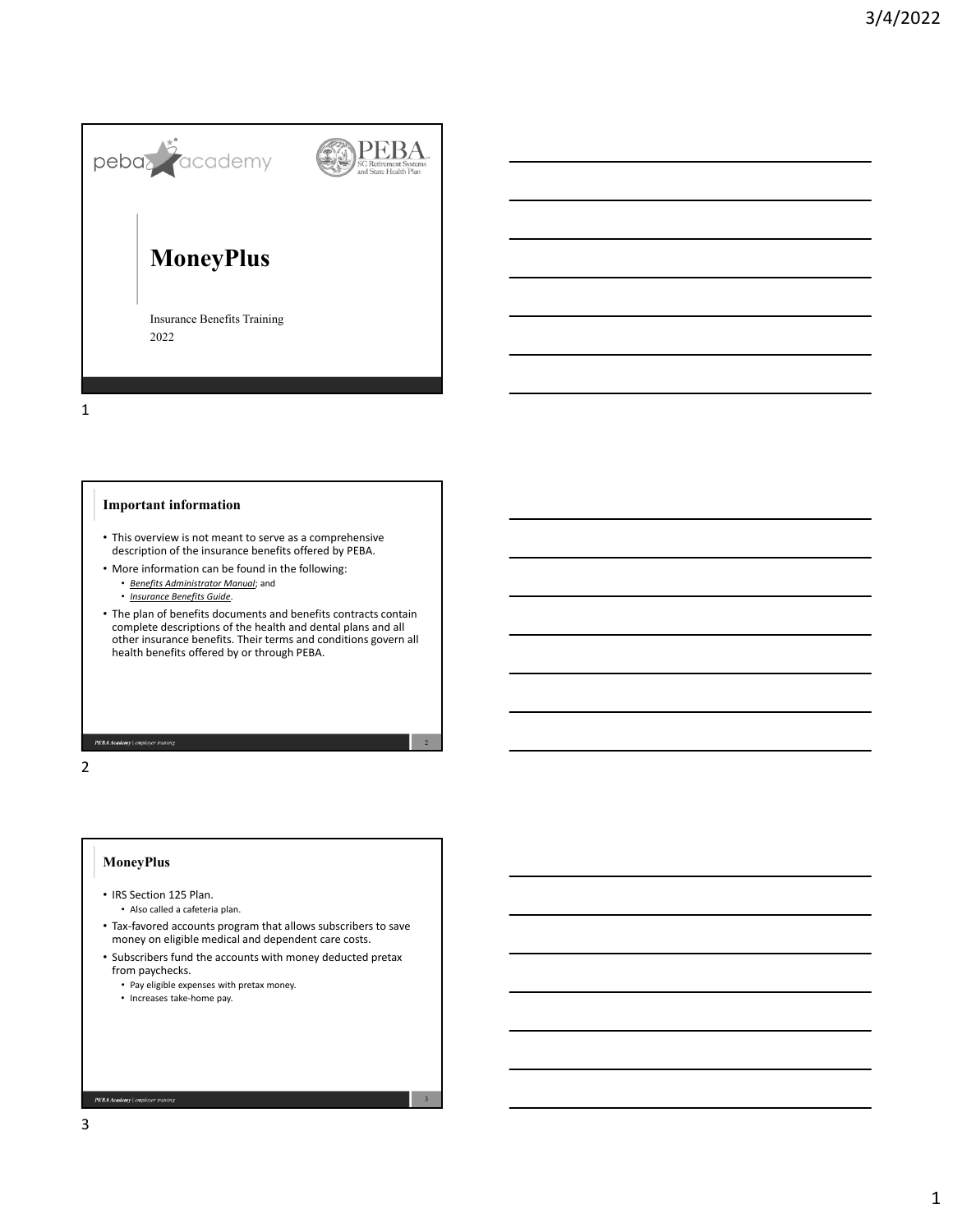## **MoneyPlus features**

- Pretax Group Insurance Premium feature.
- Flexible spending accounts:
	- Medical Spending Account (MSA).
	- Limited‐use Medical Spending Account.
	- Dependent Care Spending Account (DCSA).

PEBA Academy | emplo

4

#### **Enrollment**

- Employees enroll through MyBenefits. • As a new hire;
	- During annual open enrollment period; and
	- Due to special eligibility situations.
- Employers must approve enrollment in EBS and must provide the number of annual pay periods.

4

5

6

• PEBA sends daily enrollment and eligibility files to ASIFlex.

PEBA Academy | emp

5

## **Flexible spending accounts**

- Include Medical Spending Accounts, Dependent Care Spending Accounts and Limited‐use Medical Spending Accounts.
- Must re-enroll every year to continue contributing.
- Do not have to be covered under the State Health Plan.
- Use to pay eligible expenses for eligible spouse and dependents.
- Generally, election remains in effect for the plan year unless participant experiences a qualified status change.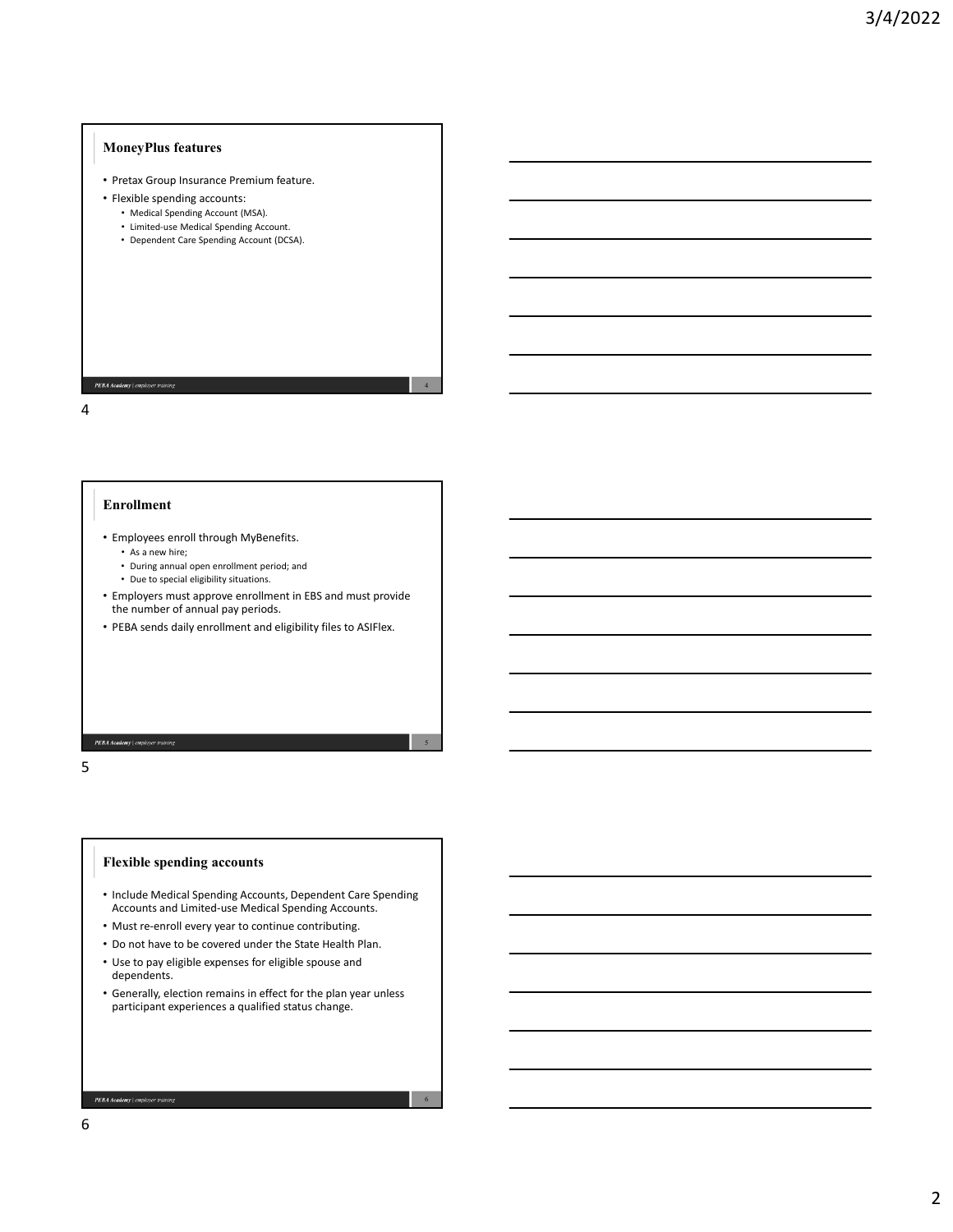### **Qualified status changes**

- Limited circumstances for flexible spending account changes within 31 days of a qualifying event.
	- Enrolling.
	- Increasing or decreasing contributions.
- Examples include change in marital status or number of tax dependents.

7

8

9

- Submit changes within 31 days of the event.
	- Online or *Active Notice of Election* form.
	- Employer must provide number of annual pay periods.

#### PEBA Academy | emplo

7

## **Pretax Group Insurance Premium feature**

- Allows employees to pay health, dental, vision, Optional Life, TRICARE Supplement Plan and tobacco‐use premiums on pretax basis.
- Can pay Optional Life insurance premiums for first \$50,000 of coverage on pretax basis.
	- Excludes Dependent Life‐Spouse and Dependent Life‐Child insurance premiums.

PEBA Acc

8

## **Pretax Group Insurance Premium feature**

- No monthly administrative fee.
- Employee automatically enrolled when making enrollment elections but can decline.
- May also enroll due to special eligibility situations or during annual October open enrollment.

9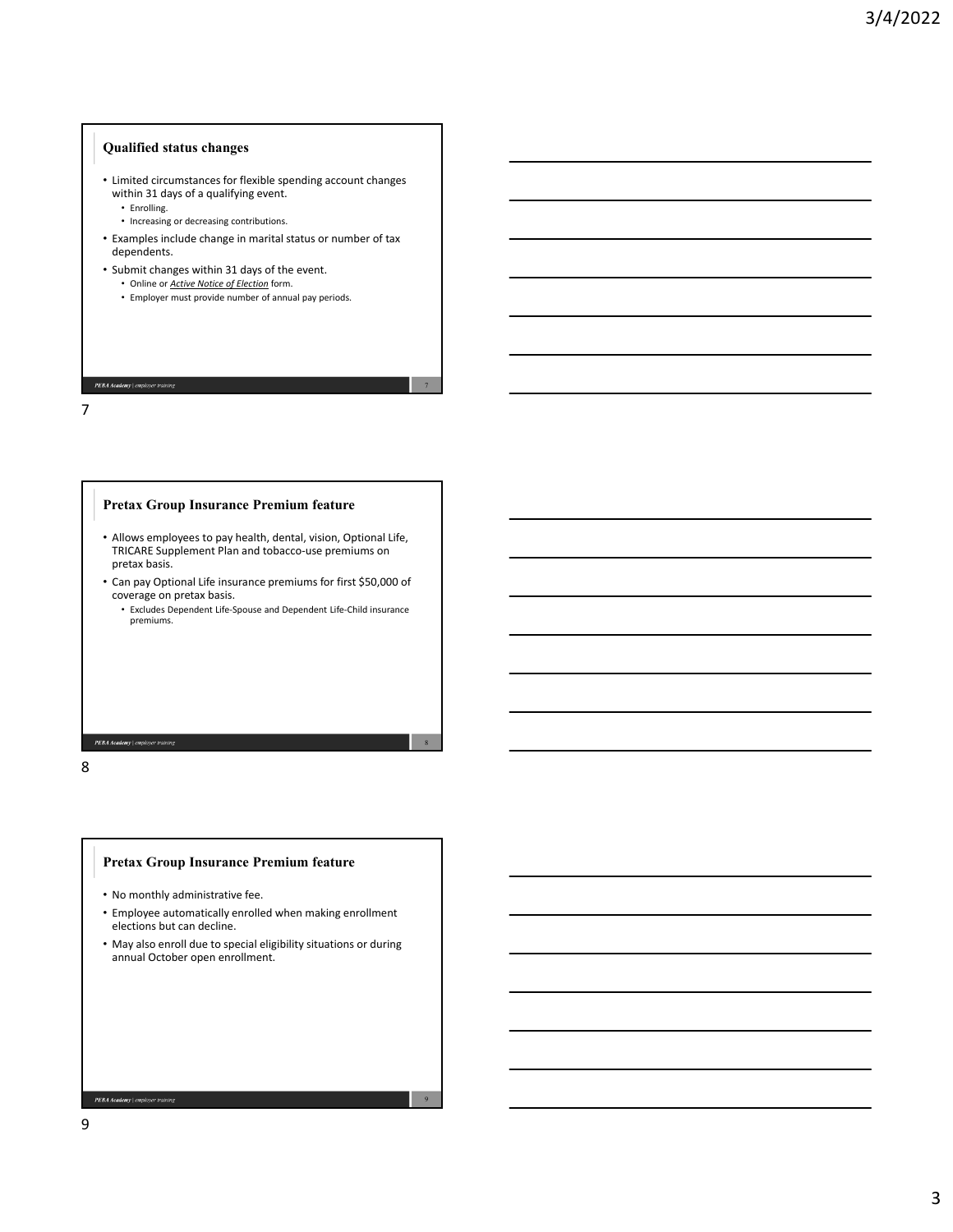## **Medical Spending Account (MSA)**

- Available to all members except those who are enrolled in a Health Savings Account (HSA).
- Contribution limit: \$2,850.
- All funds available when benefits begin. • January 1 for open enrollment changes.
	- First day of coverage for new hires.
- Carry over up to \$570 in unused funds to next plan year. • Forfeit funds over \$570 left in account after the reimbursement deadline.
- March 31 deadline to submit claims for previous year.
- Monthly administration fee: \$2.32.

## 10

PEBA Academy | employer

## **MSA eligible expenses**

- Deductibles, coinsurance and copayments.
- Medically necessary expenses.
- Prescription medications and approved over‐the‐counter medications.
- See the complete list of eligible expenses under Resources at www.asiflex.com/SCMoneyPlus.

PEBA Academy | em

11

#### **Limited-use Medical Spending Account**

• Available to members who have a Health Savings Account.

- Contribution limit: \$2,850.
- All funds available when benefits begin.
	- January 1 for open enrollment changes.
	- First day of coverage for new hires.
- Carry over up to \$570 in unused funds to next plan year. • Forfeit funds over \$570 left in account after the reimbursement deadline.
- March 31 deadline to submit claims for previous year.
- Monthly administration fee: \$2.32.

PEBA Academy | emplo

10

11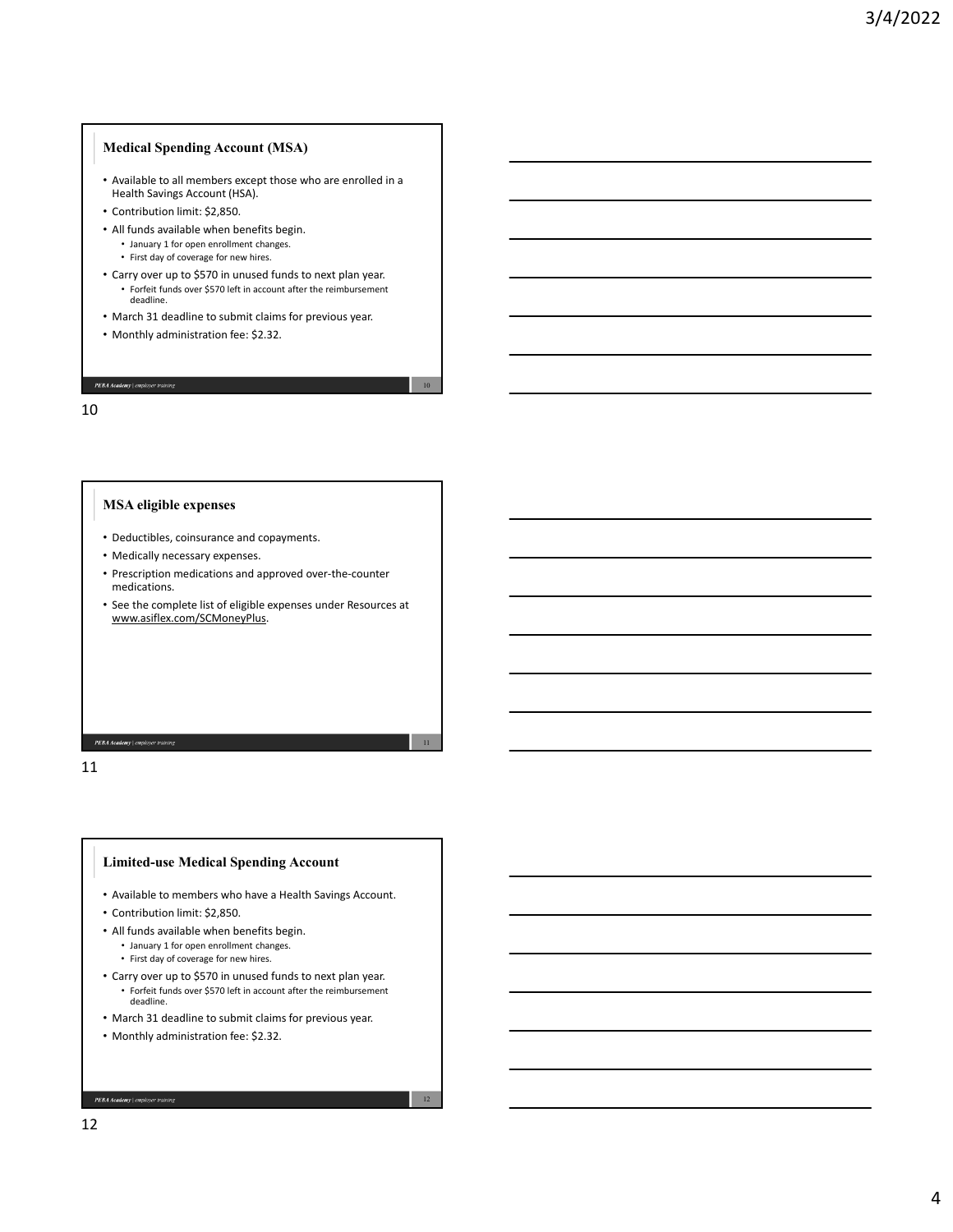## **Limited-use MSA eligible expenses**

- Pay expenses the Savings Plan does not cover: • Dental; and
	- Vision care.
- Using a Limited‐use MSA allows employees to save HSA funds for future medical expenses.
- See the complete list of eligible expenses under Resources at www.asiflex.com/SCMoneyPlus.

### PEBA Academy | employer

13

## **MSA and Limited-use MSA carryover**

- Carry over up to \$570 in unused funds to next plan year.
- Example:
	- Contribute \$2,000 in 2022 and incur \$1,430 in eligible expenses during 2022.
	- Balance of \$570 of unused funds carries over to 2023.
	- Options for 2023:
		- Can re‐enroll during open enrollment and contribute the maximum in 2023 in addition to the \$570 carryover; or • Can use carryover funds only in 2023 without re-enrolling.
- Forfeit funds over \$570 left in account after the reimbursement deadline.

14

PEBA Academy | em

# **ASIFlex Card**

• Issued to MSA and Limited‐use MSA participants and valid for five years. • Two cards mailed to address on



13

14

15

- Upon receipt, register card and set up PIN.
- Order additional cards through ASIFlex Online.
- Can use card as credit transaction or debit transaction.
- Report lost or stolen card immediately.

 $\boldsymbol{PEBA\textcolor{black}{A}\textcolor{black}{cademy}}$  | employer training

file.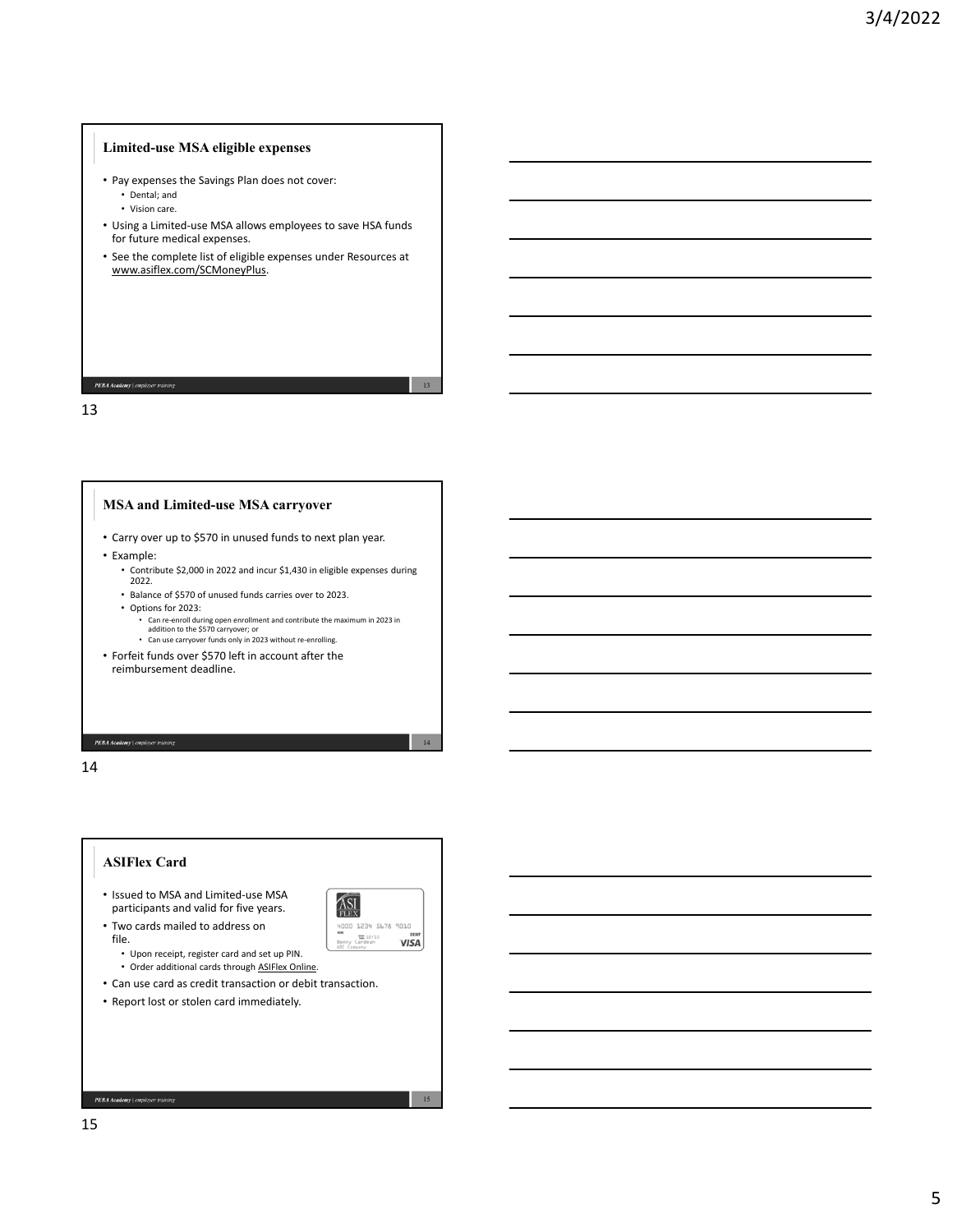#### **Documentation**

- Use of the card is optional and may require documentation.
- IRS has strict regulations about appropriate use of the ASIFlex Card.
- Each time the card is used, participant should ask the provider for an itemized statement of service that shows:
	- Provider name;
	- Patient name;
	- Date of service;
	- Description of service; and • Dollar amount owed.
- Participants should be sure to have the itemized receipt before leaving; providers do not automatically provide.
- Participants should keep paper copy or snap <sup>a</sup> picture to save on mobile device.

16

17

18

### PEBA Academy | employer tr

16

## **Dependent Care Spending Account (DCSA)**

- Contribution limits:
	- Married, filing separately: \$2,500.
	- Single, head of household: \$5,000.
	- Married, filing jointly: \$5,000.
- Funds available as employee contributes. • Will not be reimbursed for expense until there is enough money in account to cover it.
- Grace period through March 15 to spend funds contributed in previous year.
- March 31 is deadline to submit claims for previous year. • Forfeit funds left in account after the reimbursement deadline.
- Cannot be used with state and federal tax credits.
- Monthly administration fee: \$2.32.

17

PEBA Academy | em

#### **DCSA-eligible expenses**

- Day care costs for children younger than age 13 and adults.
- Summer day camp.
- Before‐ or after‐school program.
- See the complete list of eligible expenses under Resources at www.asiflex.com/SCMoneyPlus.